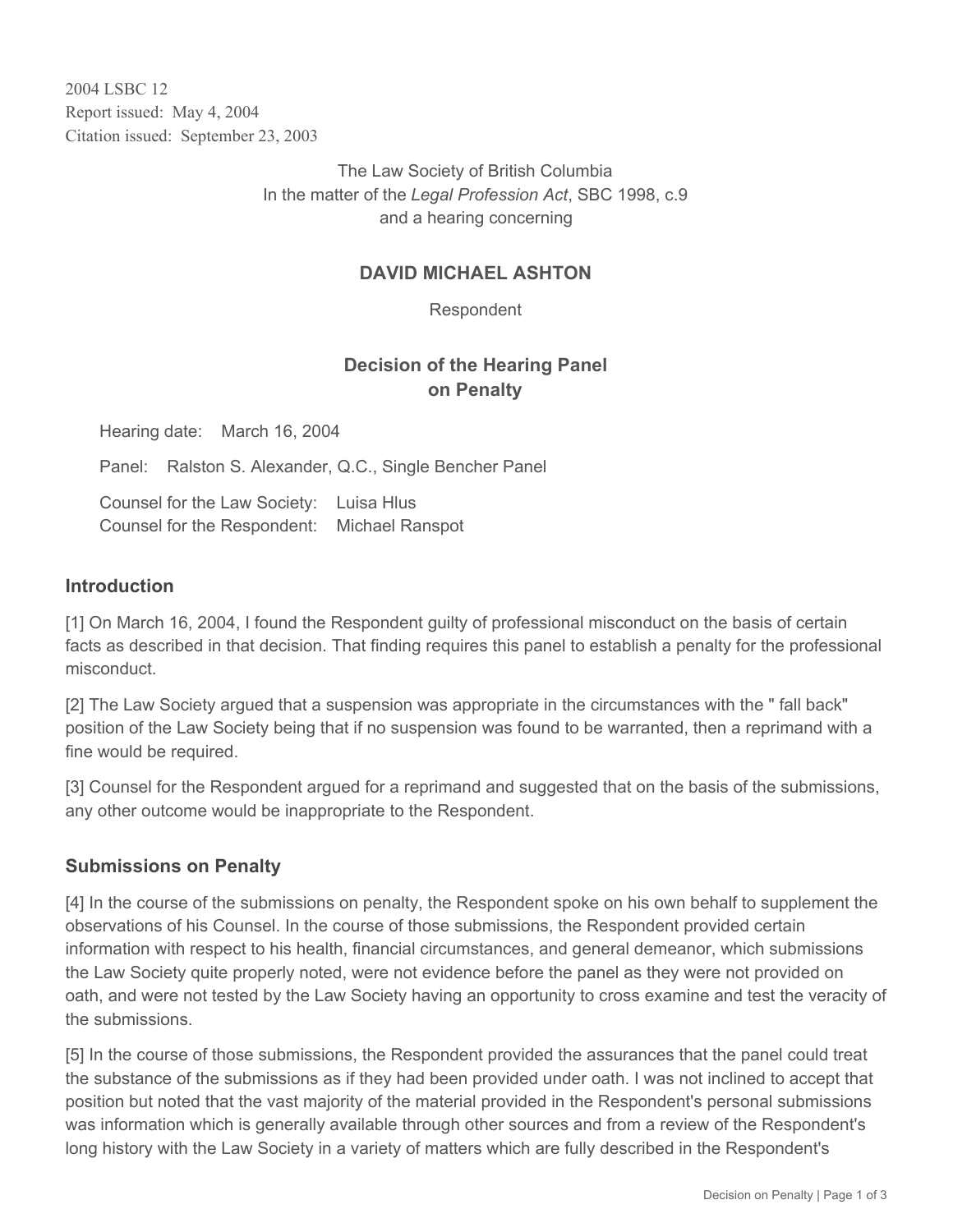Professional Conduct Record which was before the panel.

# **Circumstances of the Respondent**

[6] It is clear from the Respondent's Professional Conduct Record and from submissions of his counsel, that the Respondent suffers from a chronic procrastination-avoidance ailment. In addition, the Respondent has suffered periodically from depression, which has been successfully treated with medication to the extent that it has been suggested that no further pharmacological treatment of that problem is required.

[7] The Respondent is presently not engaged in the practice of law. A hearing panel ordered that the Respondent could return to the practice of law following a suspension, provided that he met certain conditions, including a condition that he practice in association with another member approved by the Law Society, and that he must enter into a practice supervision agreement with a lawyer acceptable to the Law Society, on terms and conditions that are acceptable to the Law Society. That hearing panel's decision was delivered on November 4, 2003, and the Respondent has not found a practice situation which meets the requirements of that hearing panel's decision. He is presently driving taxi for a living.

# **Discussion**

[8] Counsel for the Respondent suggests that I have a broad discretion in terms of establishing the appropriate penalty in these circumstances. He argues that the financial and practice circumstances of the Respondent suggest that a reprimand is the appropriate penalty.

[9] Subsection 5 of Section 38 of the *Legal Profession Act* sets out the options available for a panel upon a finding of professional misconduct and the options range from a reprimand to a disbarment, and in addition, permit a panel to impose conditions upon the practice of the Respondent.

[10] Before addressing the appropriate penalty, it is necessary to observe that both Mr. Cleveland, and his client, exhibited remarkable patience and restraint throughout the seven month period from June of 2002, through January of 2003. The diligence with which Mr. Cleveland pursued a response from the Respondent is admirable. It exemplifies all of the best characteristics of the appropriate manner in which the practice of law should be conducted.

[11] With that exemplary conduct must be contrasted the utterly unacceptable behaviour of the Respondent in these circumstances. It is difficult to imagine the depth of frustration that was suffered by Mr. Cleveland and his client at the repeated, steadfast and utterly consistent refusal of the Respondent to deal with the matters engaged by the lawsuit which had been commenced by the Respondent against Mr. Cleveland's client. It is quite clearly conduct which must be censured in the strongest possible terms.

[12] During the course of the hearing, I observed that it appeared to me that the Respondent had rendered himself immune to penalties from the Law Society. He was in destitute financial circumstances, he was not in practice, was apparently incapable of concluding a satisfactory practice arrangement, and he appeared to me to be insensitive to criticism from the Law Society as evidenced in part by his ability to ignore, over long periods of time, requests for information from the Law Society with respect to complaint matters of interest to that organization.

[13] While the circumstances of the Respondent must be taken into account in establishing an appropriate penalty, it is also important that an appropriate message of condemnation is provided so as to ensure that the membership of the Law Society is aware of the seriousness with which these matters are viewed.

[14] The financial circumstances of the Respondent must be taken into account when determining both the